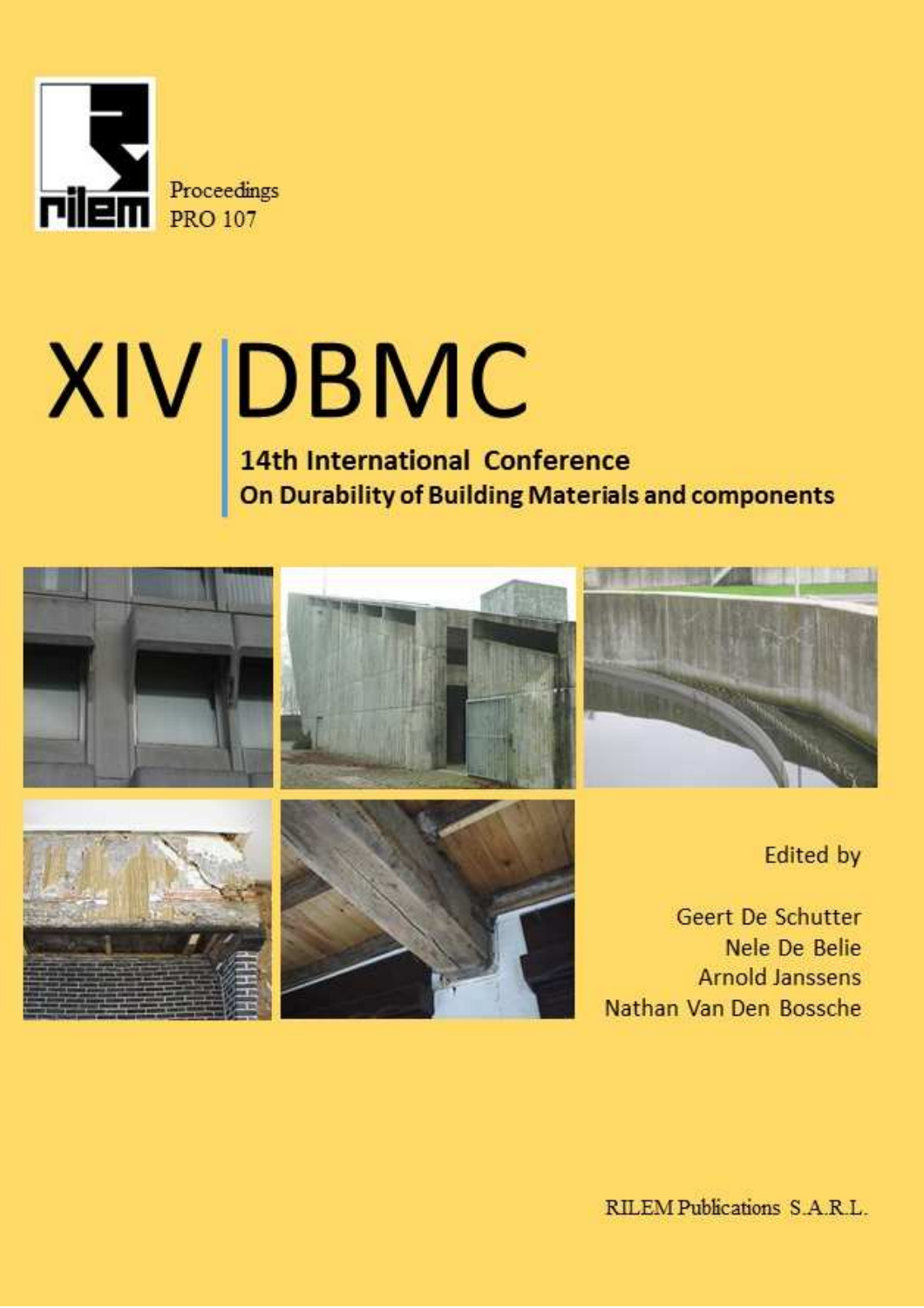# **Durability of UHPC for Façade Elements with Self-cleaning Surfaces**

FONTANA Patrick<sup>1,a\*</sup>, QVAESCHNING Dirk<sup>2,b</sup> and HOPPE Johannes<sup>1,c</sup>

<sup>1</sup> Bundesanstalt für Materialforschung und –prüfung (BAM), Unter den Eichen 87, 12205 Berlin, **Germany** 

2 Dyckerhoff GmbH, Biebricher Str. 68, 65203 Wiesbaden, Germany

<sup>a</sup>patrick.fontana@bam.de, <sup>b</sup>dirk.qvaeschning@dyckerhoff.com, <sup>c</sup>johannes.hoppe@bam.de

\*corresponding author

**Keywords:** ultra-high performance concrete, water repellence, photocatalysis, weathering, durability

**Abstract.** This paper presents the development of ultra-high performance concrete (UHPC) for façade elements with self-cleaning properties. For creating self-cleaning surfaces two different approaches are proposed. One approach is based on the photocatalytic activation of the external UHPC shell by incorporation of  $TiO<sub>2</sub>$  particles. The second approach consists of the modification of the UHPC surface by micro structuring in combination with the application of hydrophobic agents to create durable super hydrophobicity. In the framework of the H-HOUSE project funded by the European Commission the experimental investigations were performed with UHPC based on Dyckerhoff Nanodur® technology. The special properties of this material enable the precise reproduction of any micro structure without flaws. The current results obtained from laboratory and outdoor weathering tests are promising and demonstrate the feasibility of the approaches.

# **Introduction**

In comparison with steel reinforced concrete that presents high embodied energy and an important carbon footprint, ultra-high performance concrete (UHPC) elements can represent a promising alternative. Used in thin layer and with the replacement of Portland cement with less energy intensive supplementary cementitious materials (SCM), they show some advantages such as lower embodied energy, and thus reduced environmental impact. UHPC composite elements for building envelopes can have other benefits, such as increased service life, and optimized use of building area as well as economic transport and installation due to thinner light-weight elements.

In the framework of the ongoing European collaborative project H-House prototype façade elements comprising UHPC used for the external shell in combination with autoclaved aerated concrete (AAC) or cellular lightweight concrete (CLC) as insulation materials are developed. The very high density of the UHPC is of course beneficial to its durability. Numerous studies showed that due to the limited adsorption of moisture and negligible moisture transport the resistance of UHPC against any kind of deterioration mechanism is drastically increased compared to normal concrete. In the case of building envelopes, the excellent resistance against freeze-thaw attack and penetration of chloride ions in marine environments is a particular advantage [1-3]. UHPC was already applied successfully to building envelopes, such as lightweight roof constructions and façade elements [4-6].

In order to decrease the maintenance costs of the façade elements it is intended to provide selfcleaning properties to the surface of the external UHPC layer. The first approach is the application of TiO2 photocatalysts that comprises two important effects related to the nature of photoactive TiO2: a) the self-cleaning effect due to redox reactions promoted by UV radiation, which is promoting the disintegration of dirt, and b) the photo-induced hydrophilicity that enhances the selfcleaning effect by improved removal of dirt due to rainwater soaking between the dirt and the hydrophilic surface [7]. Although the self-cleaning properties of  $TiO<sub>2</sub>$  are known since the 1970s, its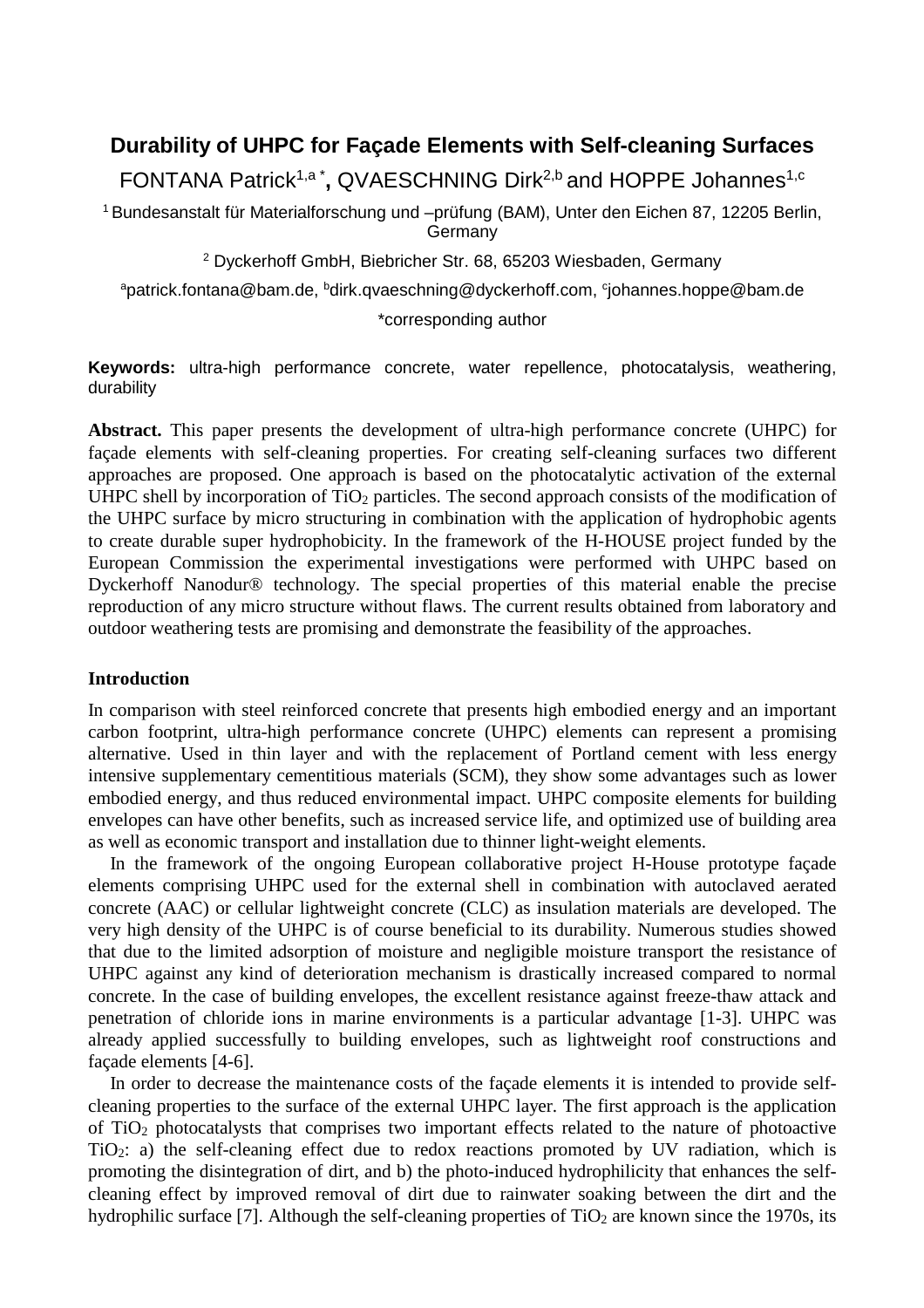application in cementitious materials constructions started only since 2000 in a wider manner. Short, but comprehensive overview is provided by [7,8]. The most efficient way to use  $TiO<sub>2</sub>$  is its concentration at the concrete surface, e.g. as a coating, since  $TiO<sub>2</sub>$  particles located in the bulk of the concrete are not reached by UV radiation, and thus not available to active photocatalytic processes [9]. It is possible to realize such coating by incorporation of  $TiO<sub>2</sub>$  particles in the form release agent [10]. However, the durability of  $TiO<sub>2</sub>$  coatings might be limited. Therefore, in the presented studies TiO2 was applied as bulk addition, which was not considered as severely uneconomic due to the small thickness of the external UHPC layer.

The second approach is to create a super hydrophobic UHPC surface. Super hydrophobicity is usually associated with contact angles of a water droplet  $\geq 140{\text -}150^{\circ}$  and is often referred to as Lotus effect. The special micro texture and the hydrophobic wax coating of the lotus leaf minimize the contact area between a water drop and the leaf. When a raindrop is hitting the leaf, it is easily running off and collecting dirt deposits from the surface. The same principle can be transferred to concrete. The use of technical fabrics as a relatively simple technique for micro-structuring of a concrete surface for the purpose of creating super hydrophobicity is reported in [11] and with UHPC it was possible to reproduce a micro texture very similar to that of the lotus leaf [12]. In both studies super hydrophobicity was achieved by applying a hydrophobic agent on the micro-structured surface of the hardened concrete.

# **Materials, sample preparation and test methods**

The UHPC adopted is based on Dyckerhoff Nanodur® technology. Nanodur® Compound is a binder blend based on Nanodur® cement (CEM II/B-S 52.5 R) and contains ultrafine components (Portland cement, blast furnace slag, quartz, synthetic silica) smaller than 250 µm that are dry mixed intensively. In this way the homogeneity and dense packing of the particles is reliably achieved and the mixing process of the UHPC with a standard concrete mixer is simplified significantly [13].

For the activation of the photocatalytic effect, up to 5 wt.-%  $TiO<sub>2</sub>$  related to the total amount of solid components (binder compound and aggregates) was added, which required increasing the amount of superplasticiser significantly to maintain the workability, i.e. the flow characteristics and the self-compacting properties of the UHPC. The mixture compositions are listed in Table 1.

| Twist Tribute Compositions for Cranaation of Sen Creating properties (he in Tr |           |                     |                        |                     |
|--------------------------------------------------------------------------------|-----------|---------------------|------------------------|---------------------|
| Material                                                                       | Reference | 1% TiO <sub>2</sub> | $3\%$ TiO <sub>2</sub> | 5% TiO <sub>2</sub> |
| Nanodur® Compound                                                              | 1050      | 1028                | 984                    | 940                 |
| TiO <sub>2</sub> powder <sup>1</sup>                                           |           | 22                  | 66                     | 110                 |
| Sand $0/2$ mm                                                                  | 1150      | 1150                | 1150                   | 1150                |
| Superplasticiser (PCE)                                                         | 17.9      | 30.0                | 53.3                   | 80.0                |
| Water                                                                          | 178.5     | 178.5               | 178.5                  | 178.5               |

Table 1. UHPC compositions for evaluation of self-cleaning properties [kg/m³].

<sup>1)</sup> Chrystal modification: anatase. Characteristic particle diameters (obtained using laser diffraction analysis): TiO<sub>2</sub> type 1:  $x_{50} = 1.4$  µm,  $x_{90} = 2.9$  µm; TiO<sub>2</sub> type 2:  $x_{50} = 1.8$  µm,  $x_{90} = 3.6$  µm. According to the manufacturer, the specific surface area is  $> 225$  m<sup>2</sup>/g for both types of TiO<sub>2</sub>.

The photocatalytic activity of two types of anatase  $TiO<sub>2</sub>$  products added to the UHPC was investigated by colour measurements on samples polluted with methylene blue following EN 1096- 5 [14] and DIN 52980 [15]. For this purpose,  $(2.5 \pm 0.5)$  mg/cm<sup>2</sup> of 1 wt.-% aqueous methylene blue solution was applied to the samples surface and evenly distributed. After pollution, the samples were subjected to artificial weathering consisting of two cycles of 24 hours of UV radiation (UVA-340, 40 W/m<sup>2</sup>) at 23 °C and 50% relative humidity (RH) and subsequent splashing of water with 2 bar pressure for 15 seconds. In the colour measurements, using a Minolta CM 2600d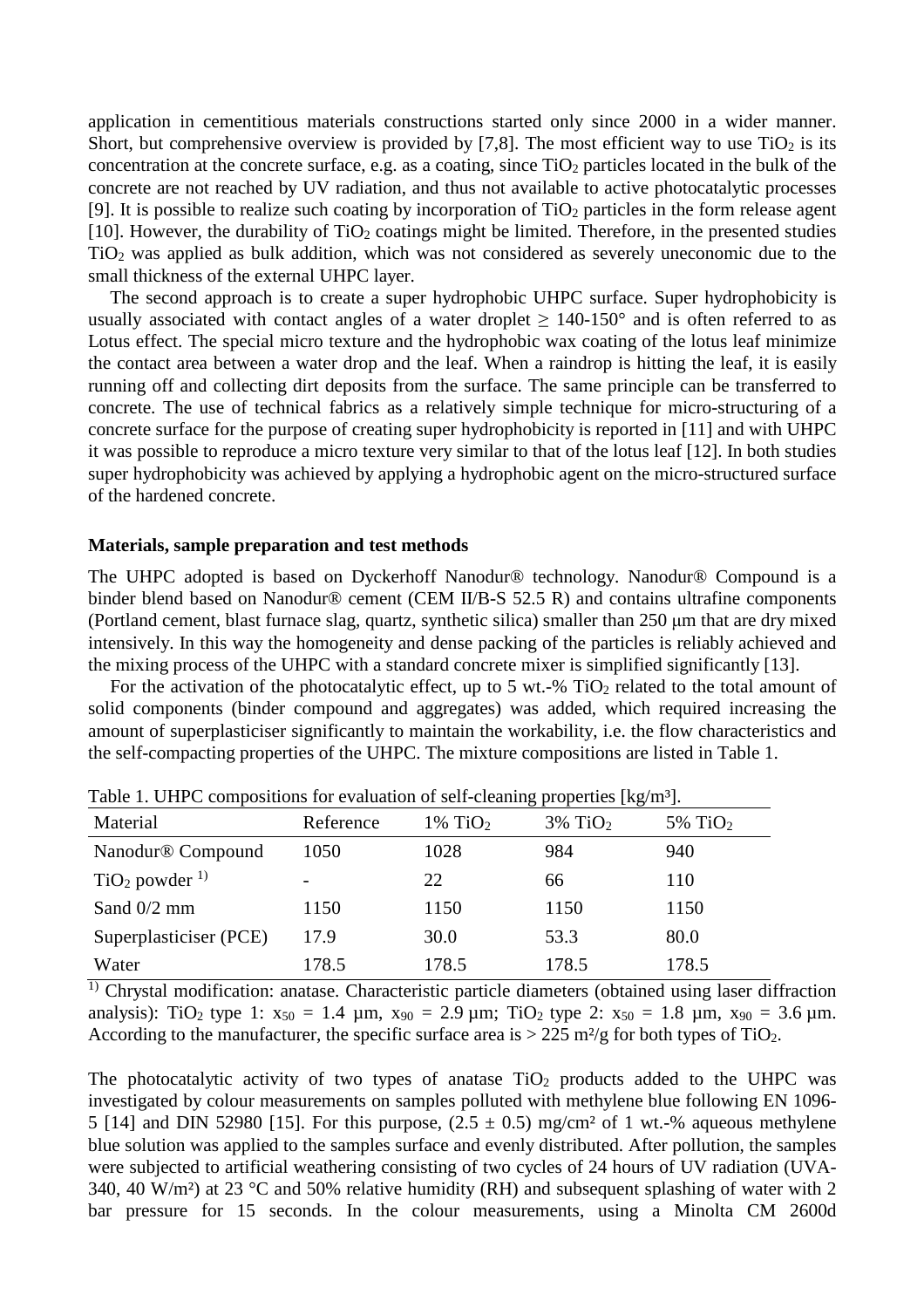spectrophotometer, three parameters were determined that define a distinct point in the L\*-a\*-b\* colour space: L\* for lightness, and a\* for blue-yellow and b\* for red-green dimensions. Using these parameters, every change in colour of the sample surfaces due to pollution and self-cleaning was expressed as displacement in the colour space and the decrease of pollution was quantified as ratio of the colour displacement after self-cleaning to the colour displacement from original state to polluted state.

The challenge to create a permanent super hydrophobic concrete surface is the adequate and durable replication of a specific micro structure in combination with effective and durable chemical water repellence. In the presented studies, an elastane-polyamide fabric (Fig. 1a) was used as substrate for the UHPC cast to generate a micro structured imprint. Due to the self-compacting properties of the fresh concrete and the high packing density of the ultrafine particles of the Nanodur® based UHPC the micro structure of the fabric could be reproduced (Fig. 1b-c). The micro-structured UHPC surface was compared to the performance of a relatively smooth UHPC surface created using a PVC board as substrate for concrete cast.



Figure 1. (a) Fabric, (b) Micro structure of fabric, (c) Micro structure of UHPC surface cast on fabric. 3D micro structures were captured using a confocal laser microscope.

Investigations on water repellence were performed using seven types of chemical agents (six of them silane-based and one based on potassium methyl siliconate) by means of contact angle and roll-off angle measurements using a OCA-20 measurement system (DataPhysics Instruments). The volume of the water droplets was 22 µl. The measurement of the contact angles started 30 seconds after placing the droplet. Roll-off angles were measured using the tilting table function of the measurement device. When the table is tilted, the sample surface is rotated from the horizontal to the vertical, i.e. from  $0^{\circ}$  to  $90^{\circ}$ , and the rotation angle is registered when the water droplet is rolling off the sample surface. The lower the roll-off angle, tshe more pronounced is the water repellence. However, a large scatter of test results was observed in particular with the roll-off angle measurements. Thus, it is difficult to correlate directly the contact and roll-off angle measurements. Nevertheless, the fact that a sessile water droplet is rolling off or not, gives valuable information about the water repellence of the surface.

Following the approach introduced in [11] the micro-structured UHPC surface was impregnated with a water-repellent agent after initial hardening of the UHPC. This approach was advanced by application of the water-repellent agent on the fabric substrate shortly before the concrete cast. With both methods the water-repellent agents were applied with a paintbrush. The laboratory durability tests were performed with three test series where micro-structured UHPC surfaces created with fabrics were compared to a relatively smooth surface created using a PVC board:

– series 1: UHPC cast on fabric, impregnation 24 hours after demoulding;

– series 2: UHPC cast on PVC board, impregnation 24 hours after demoulding;

– series 3: Application of water-repellent agent on fabric before UHPC cast.

After preparation, the UHPC samples were stored at standard climate conditions and at elevated temperatures before they were exposed to UV radiation and to artificial weathering. After each of the intervals listed in Table 2 the contact angles and the roll-off angles of water droplets were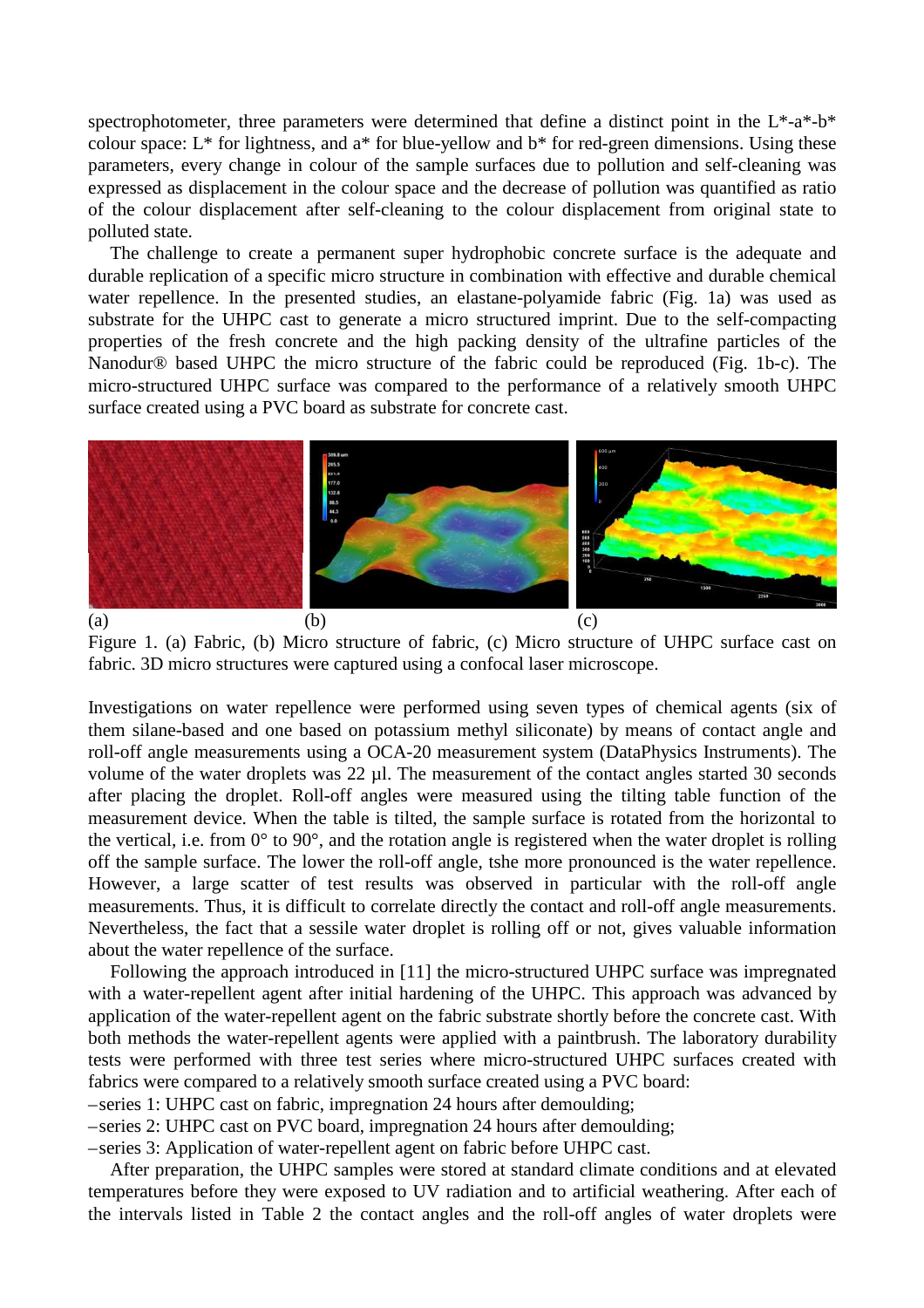| Interval       | Duration | Climate conditions                                                                                                                                                                                          |
|----------------|----------|-------------------------------------------------------------------------------------------------------------------------------------------------------------------------------------------------------------|
| $\overline{0}$ | 14 days  | 23 °C / 50% RH                                                                                                                                                                                              |
|                | 7 days   | 30 $\degree$ C without RH control                                                                                                                                                                           |
|                | 7 days   | 45 °C without RH control                                                                                                                                                                                    |
| 3              | 7 days   | UV(A) radiation (40 W/m <sup>2</sup> ) at 60 °C without RH control                                                                                                                                          |
| $\overline{A}$ | 7 days   | Artificial weathering with $UV(A)$ radiation; 28 cycles consisting<br>οf<br>- 4 hrs heating at 60 $^{\circ}$ C<br>- cooling with splash water for 20 min at 10 $^{\circ}$ C<br>$-2$ hrs freezing at $-5$ °C |
|                | 28 days  | Artificial weathering as in interval 4                                                                                                                                                                      |

measured to evaluate the water repellence of the UHPC samples.Table 2. Curing and weathering conditions for durability tests of water repellence.

In addition to the accelerated artificial weathering tests in the laboratory, outdoor weathering of UHPC samples with surface modifications has started in May 2015. The samples (10 cm  $\times$  10 cm) are placed in sample holders, which are fixed on a rack on top of a building at BAM headquarters. This building is located close to a main road. The climate data (air temperature and relative humidity, wind speed and direction, air pressure and global solar radiation) are monitored.

Several standard durability tests were performed in the laboratories in order to evaluate the further reduction of Portland cement by several supplementary cementitious materials (SCM). Appropriate SCM and UHPC mixture compositions were referred to minimum compressive strength of 50 N/mm² after 1 day and 100 N/mm² after 28 days as major boundary conditions (tested according to EN 196-1 [16]). The tests included four different types of Portland cement CEM I (denoted as type A-D). In total a selection of nine different binder blends were used (Table 4). Some of them are not defined in the currently valid EN 197-1, 2011 [17]. The composition of the UHPC mixtures that were prepared for the standard durability tests using the binder blends according to Table 3 are given in Table 4.

| Cement blend                 | No.       | Composition [wt.-%] |               |
|------------------------------|-----------|---------------------|---------------|
|                              |           | <b>CEMI</b>         | Total of SCMs |
| CEM II/B-S                   | II-a      | $70$ (type A)       | 30            |
|                              | $II-b$    | $70$ (type B)       | 30            |
| CEM V/A                      | $V-a$     | 55 (type $C$ )      | 45            |
|                              | V-b       | 55 (type $B$ )      | 45            |
| CEM II/C-M $(S-LL)^{1}$      | III-a     | 55 (type $A$ )      | 45            |
|                              | $III-b$   | 55 (type $D$ )      | 45            |
| CEM X (S-LL) <sup>2)</sup>   | $III-c$   | $40$ (type B)       | 60            |
| CEM X (S-V-LL) <sup>2)</sup> | $III-d$   | 50 (type $C$ )      | 50            |
|                              | $III - e$ | 50 (type $C$ )      | 50            |

Table 3. Composition of the tested binder blends.

 $\overline{1}$ ) prEN 197-1:2014 [18].

<sup>2)</sup> Tentatively labeled with 'X' since not defined in EN 197-1, 2011 [17].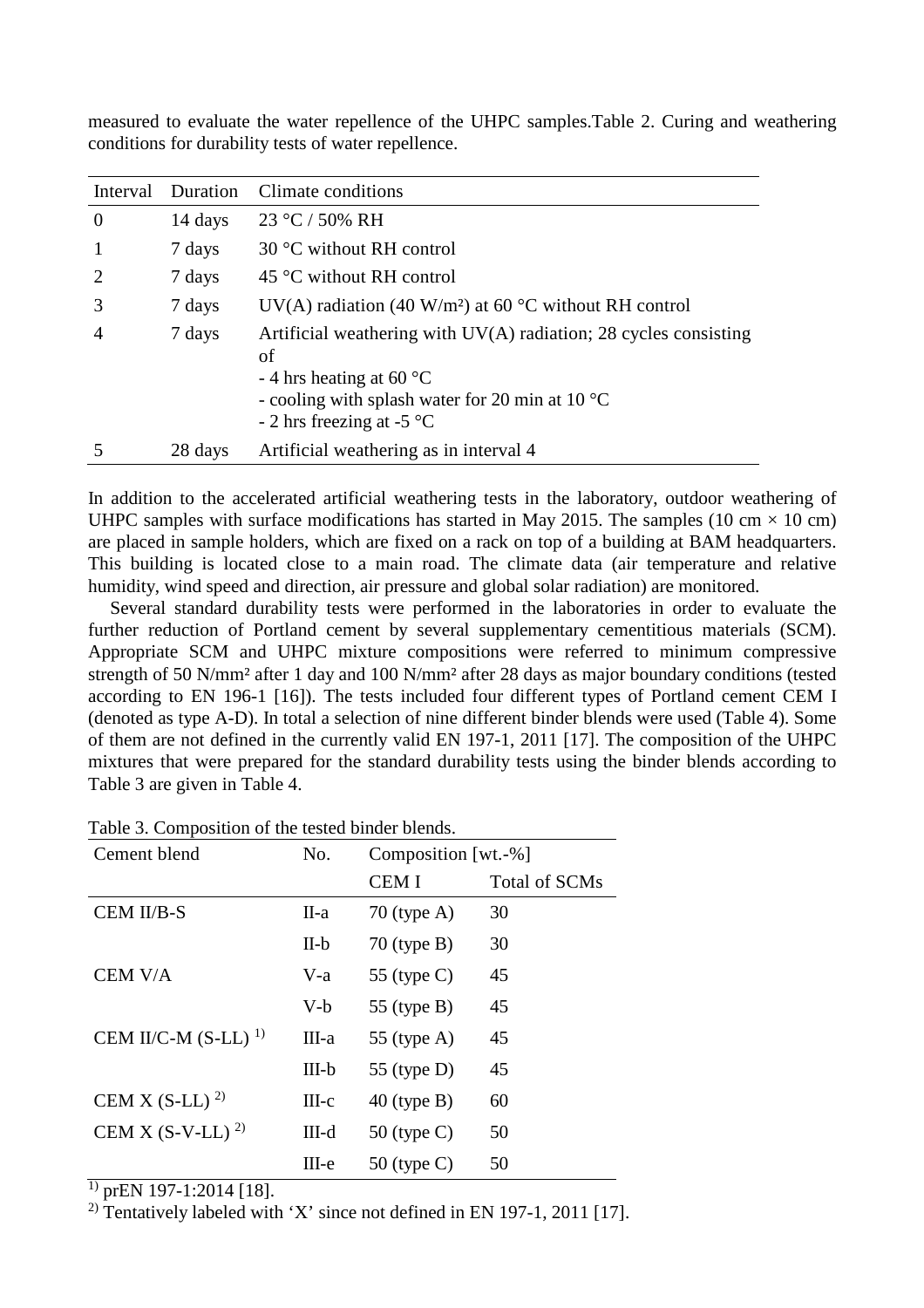Table 4. Mix design for UHPC prepared for durability tests.

| Component               | Content $\left[\frac{kg}{m^3}\right]$ |
|-------------------------|---------------------------------------|
| Cement/Binder           | 620                                   |
| Quartz powder           | 430                                   |
| Sand $0/2$ mm (air-dry) | 1150                                  |
| Water                   | 167                                   |
| PCE superplasticiser    | 17.8                                  |

The freeze-thaw resistance of the UHPC samples was tested following the CDF test procedure according to the RILEM Recommendation TC 117-FDC [19] where the specimens are immersed in 3 wt.-% NaCl solution during the test and the assessment is based on the weight of the material that has scaled from the concrete samples. UHPC specimens (15 cm  $\times$  11 cm  $\times$  7.5 cm) were manufactured and stored after demoulding for 6 days in tap water at 20 °C. Afterwards the specimens were stored for 21 days in a climate chamber at 20 °C and 65% RH. In the last week of the storage in the climate chamber the sides of the specimens were sealed with solvent free epoxy resin. After storage, the specimens were pre-saturated for 7 days by capillary suction of the NaCl solution followed by the freeze-thaw-exposure. For the assessment of the CDF test, the dry mass of the scaled material from the surface of the test specimens was determined after 4, 14, 18, 24, 28 and 56 freeze-thaw cycles.

The resistance of the concrete to chloride penetration was tested according to the Code of Practice Chloride Penetration Resistance issued by the German Federal Waterways Engineering and Research Institute (BAW) [20], which was developed referring to the Nordtest Method (NT Build 492) [21]. With this method the intrusion of chloride ions into a concrete sample is supported by an external electrical field. After a certain test duration, the samples are split and the penetration depth is measured with the aid of a silver nitrate indicator solution. The chloride migration coefficient is calculated by the penetration depth and other parameters like applied voltage, test duration and chloride concentration in the catholyte solution. The test samples were cast in a cylindrical mould with a diameter of 100 mm and cut after demoulding into pieces of 50 mm thickness. The specimens were stored in tap water at 20 °C until the performance of the test at the age of 28 days.

Carbonation tests were performed according to EN 13295 [22]. The test procedure requires storage of the prismatic specimens (4 cm  $\times$  4 cm  $\times$  16 cm) in enriched CO<sub>2</sub> atmosphere (1% CO<sub>2</sub>) and  $(60\pm10)\%$  RH for a period of 56 days. After the storage, the specimens are broken into two pieces and the carbonation depth is assessed using a solution of phenolphthalein sprayed on the freshly broken cross sections. Phenolphthalein is an indicator that turns to pink in a pH range from about 8 to 13, which is the case of non carbonated concrete. Below  $pH = 8$  phenolphthalein is colourless, i.e. when in contact with carbonated concrete. In this way the carbonation depth of concrete can be easily determined by measurement of the area that is not pink coloured.

#### **Results and discussion**

**Photocatalytic activation**. The degradation of the methylene blue caused by the UV radiation is obvious from the sample images in Fig. 2. The disadvantage of the standard tests adopted, or more in general, the disadvantage of the methylene blue and other types of dye, is their instability when exposed to UV radiation. In order to distinguish between the photocatalytic effect and the decomposition of the methylene blue caused by the UV radiation itself, it was necessary to include a polluted reference sample in the test series that was not modified with TiO<sub>2</sub>, as noted already in [7].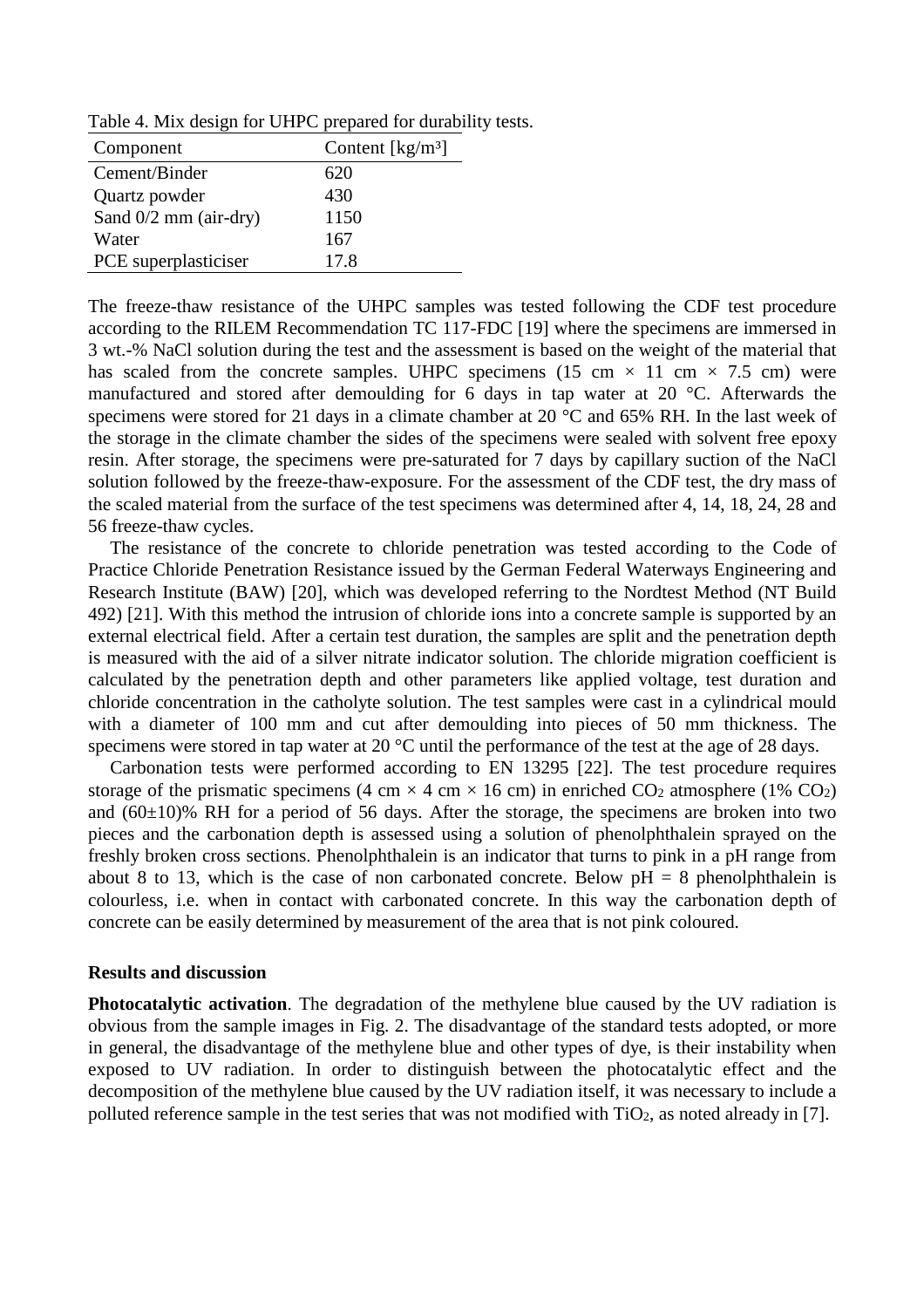

Figure 2. UHPC sample (10 cm  $\times$  10 cm) polluted with methylene blue in the initial state (a), after 24 hours UV radiation (b) and after48 hours UV radiation (c).

In the colour measurements, using a Minolta CM 2600d spectrophotometer, three parameters were determined that define a distinct point in the  $L^*$ -a<sup>\*</sup>-b<sup>\*</sup> colour space:  $L^*$  for lightness, and a<sup>\*</sup> for blue-yellow and b\* for red-green dimensions. Using these parameters, every change in colour of the sample surfaces due to pollution and self-cleaning was expressed as displacement in the colour space and the decrease of pollution was quantified as ratio of the colour displacement after selfcleaning to the colour displacement from original state to polluted state.

Fig. 3 presents the evaluated test results. The reference sample without addition of  $TiO<sub>2</sub>$  showed a decrease of pollution of 10%, which is attributed exclusively to the decomposition of the methylene blue caused by the UV radiation. With addition of  $TiO<sub>2</sub>$  the decomposition of the methylene blue (decrease of pollution) was significantly higher due to the photocatalytic effect. The results demonstrate a higher efficiency of the  $TiO<sub>2</sub>$  Type 1 at moderate dosages.



Figure 3. Influence of  $TiO<sub>2</sub>$  in UHPC on the decomposition of methylene blue (decrease of pollution) after 48 hours UV radiation (average values, standard deviations indicated by error bars, standard deviation in case of reference samples was 18%).

**Water repellence**. For test series 1 (UHPC cast on fabric and impregnation of hardened UHPC, Fig. 4) the samples with most of the water-repellent agents showed average contact angles below 130° and/or significant decrease of the contact angles when exposed to UV radiation and artificial weathering. Moreover, the roll-off angle could not be measured, i.e. the water droplets did not roll off the UHPC surface even when the table was tilted by 90°. Only exception was the sample impregnated with the product type G where the average contact angles exceeded 130° and the droplets rolled off at approx. 70° in average after weathering. Interestingly, the roll-off angles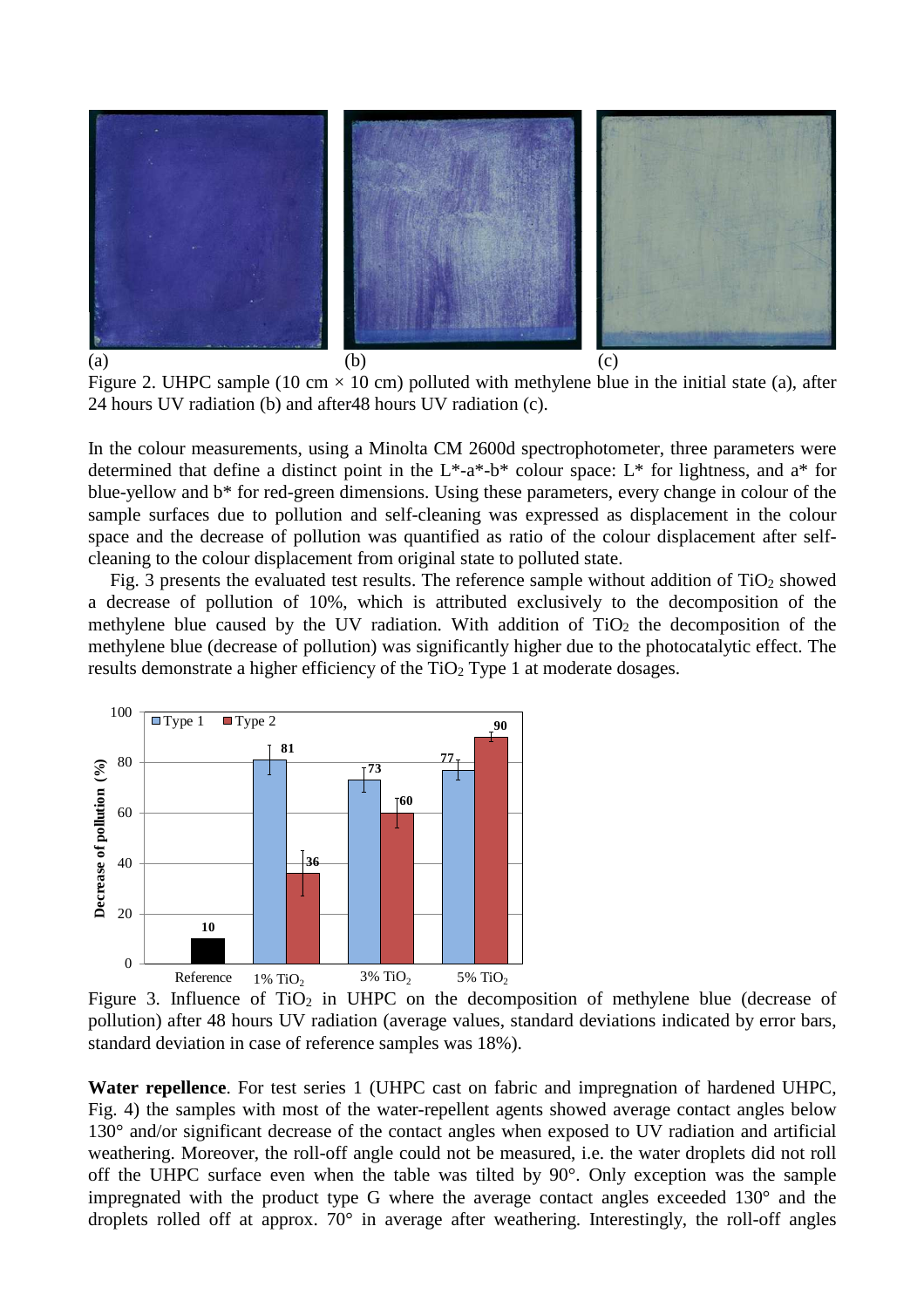improved (decreased) until the measurements after interval 3 and degraded (increased) after weathering.



Figure 4. Test series 1 (impregnated UHPC cast on fabric). Results of contact angle (a) and roll-off angle (b) measurements (average values, error bars indicate standard deviation).

For samples of test series 2 (UHPC cast on PVC and impregnation of hardened UHPC, Fig. 5) the results were even worse. Samples with six out of the seven products showed contact angles after weathering lower than or close to 90° (hydrophilic). Again, best results were achieved with the product type G with contact angles after weathering of approx. 110°. In no case the water droplets were rolling off the UHPC surfaces.



Figure 5. Test series 2 (impregnated UHPC cast on PVC). Results of contact angle measurements (average values, error bars indicate standard deviation).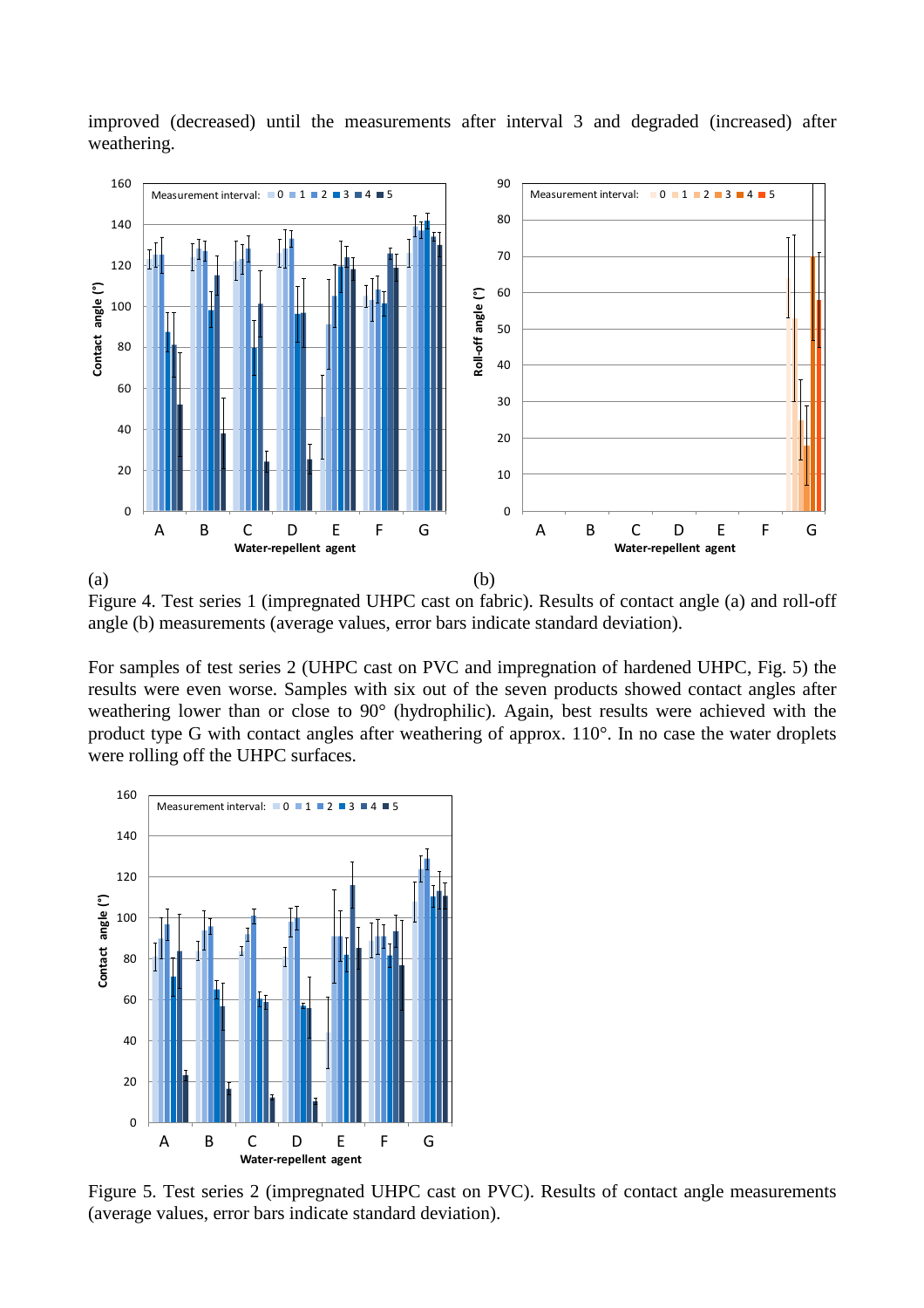Best results were generally achieved with the samples of test series 3 (UHPC cast on fabric with previous application of water-repellent agents on the fabric, Fig. 6). In two cases (products type B and type G) the contact angles exceeded 130° after weathering and with four products (Types A, B, E and G) the droplets rolled off at relatively small angles  $( $40^{\circ}$ ). Interestingly, with the products$ type C, D and E, roll-off angles could be measured only after interval 4, i.e. after starting artificial weathering. The use of (silane-based) products type A, B and G in further development seems most promising.



Figure 6. Test series 3 (application of water-repellent agent on fabric before UHPC cast). Results of contact angle (a) and roll-off angle (b) measurements (average values, error bars indicate standard deviation).

After more than one year of exposure to outdoor weathering no change in the appearance of the UHPC samples is visible to the eye (Fig. 7). However, the colour measurements reveal slight, but distinct differences. The reference and the hydrophobic UHPC samples tend to become darker (decreasing lightness L\*) when the water-repellent agent type G was used. Interestingly, the hydrophobic samples do not change in colour or tend to become even brighter (increasing lightness L\*) when the water-repellent agents type A and B were used. This is also the case with the UHPC samples containing the two types of photoactive  $TiO<sub>2</sub>$  powder where the lightness is steadily increasing.

In consistence with the laboratory tests, the best results with hydrophobic surfaces were observed when the UHPC was cast on the fabric with previous application of water-repellent agent on the fabric. In comparison with the original state (measured in April 2015) the water contact angle was decreasing steadily in the first six months of exposure (Fig. 7c). In this period the total precipitation height (rain) was 235 mm, the daily average RH was between 40% and 99%. The highest air temperature was +38 °C in July 2015 and lowest air temperature was around the freezing point (-0.2 °C) once in October 2015. The total sunshine duration was approximately 1100 hours with a total global radiation of approximately 700 kWh/m² (climate data from [23]). The degradation was more pronounced with the products type A and B. Interestingly, the water repellence was recovering subsequently while there was almost no reduction in water repellence with the product type G. From October 2015 to March 2016 the daily average RH was between 64% and 99%, air temperature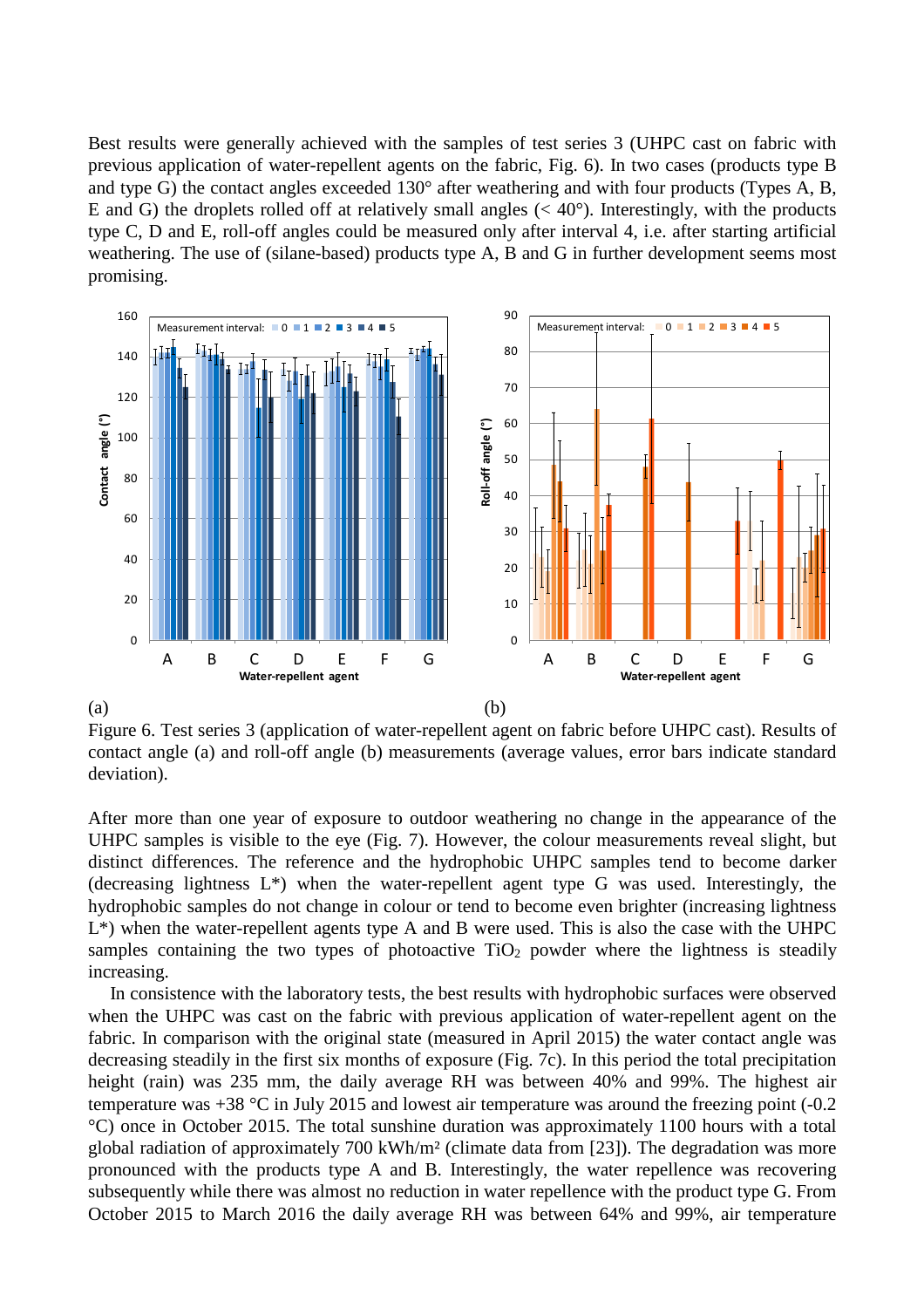ranged from  $-12$  to  $+15$  °C with changes exceeding the freezing point on 38 days. The sunshine duration was around 260 hours with a total global radiation of 107 kWh/m² (climate data from [23]).



Figure 7. UHPC samples subjected to outdoor weathering. (a) Sample holders fixed to a rack; (b) detail of sample holders; (c) Results of contact angle measurements (UHPC cast on fabric with water-repellent agent); average values, error bars indicate standard deviation.

**Mechanical properties**. Results of the strength tests are reported in Fig. 8. With exception of the UHPC mixtures prepared with the binders no. V-b and III-c the requirements on the compressive strength were fulfilled by all UHPC mixtures.



Figure 8. Mechanical properties of UHPC. Compressive strength after 28 days (a) and 2 days (b); average values, error bars indicate standard deviation.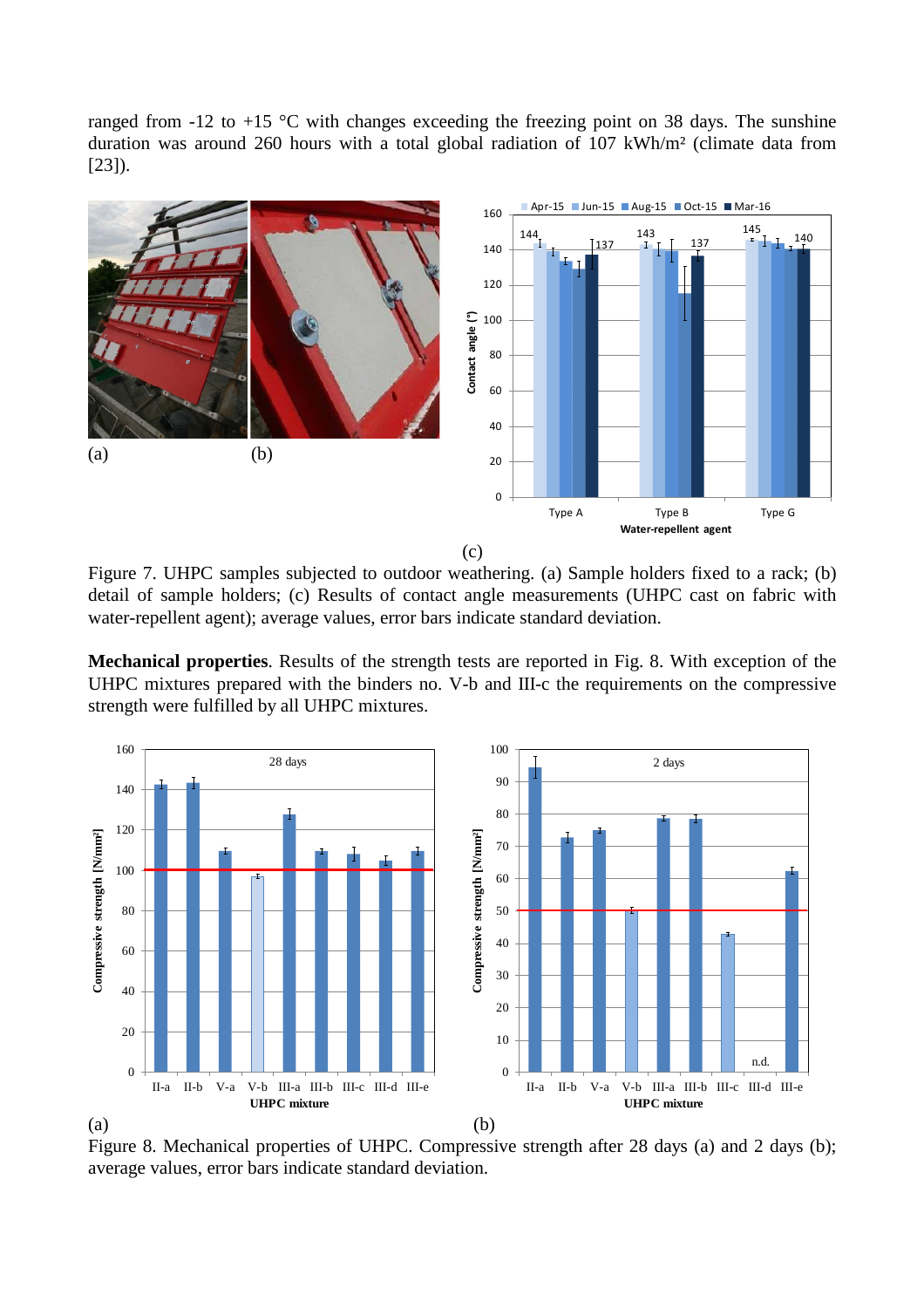**Freeze-thaw resistance**. In Fig. 9 the total scaling accumulated after 56 cycles is compared to the requirements of RILEM recommendations [19]. The results demonstrate that all types of UHPC can be regarded to have excellent freeze-thaw resistance. In the case of the UHPC mixtures no. II-a/b and III-a/b no scaling was observed at all.



Figure 9. Results of the freeze-thaw resistance test of UHPC samples after 56 freeze-thaw cycles.

**Chloride migration**. The German Code of Practice [20] requires a maximum chloride migration coefficient of  $5 \times 10^{-12}$  m<sup>2</sup>/s for concrete that is exposed to corrosion induced by chlorides from deicing and to chlorides from sea water (exposition classes XD3 and XS3 according to EN 206 [23]). The migration coefficients of the UHPC samples obtained from the tests were significantly lower than that threshold value (Fig. 10).



Figure 10. Chloride migration coefficients of the UHPC samples.

**Carbonation**. None of the UHPC samples showed noteworthy carbonation after 56 days indicating their very dense and impermeable structure. Fig. 11 is showing images of samples where the complete area of the cross sections appeares pink after contact with the phenolphthalein solution. Carbonation took place only at the surface of the specimens.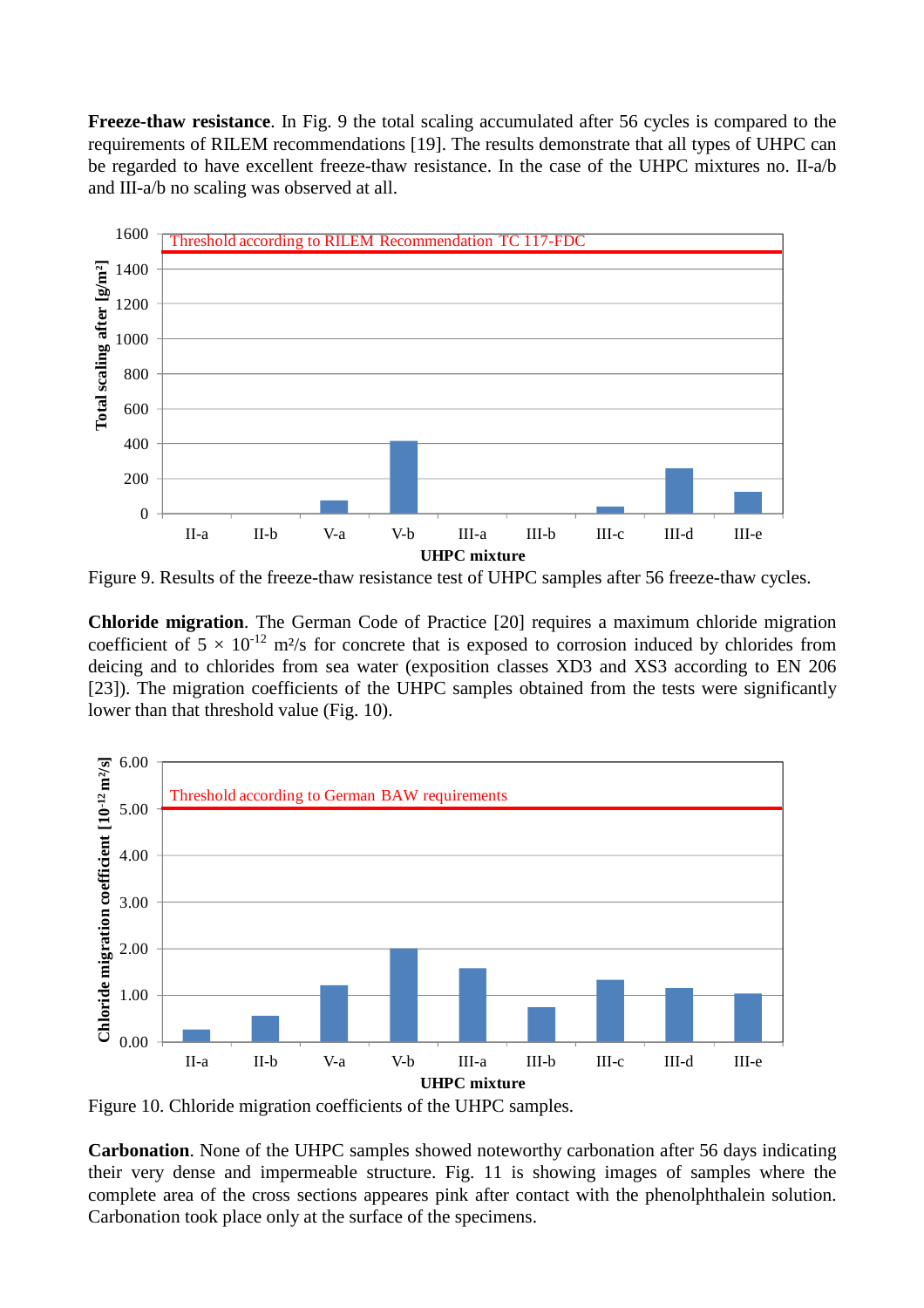

Figure 11. UHPC samples (V-a) after 56 days storage in enriched  $CO<sub>2</sub>$  atmosphere. Pink coloured phenolphthalein indicates non carbonated concrete.

# **Conclusions**

The experimental investigations presented in this paper aimed at identifying appropriate ways to obtain self-cleaning surfaces that might be adopted in an industrial production of durable precast UHPC façade elements. The results revealed the suitability of fabrics for the manufacture of microstructured UHPC surfaces, which in combination with a water-repellent agent may generate super hydrophobicity. The most efficient way to use the water-repellent agent is its application on the fabric substrate before the concrete cast. It is assumed that the active substances of the agent are incorporated better in the fresh UHPC than in the hardened UHPC when the UHPC is impregnated and the penetration of the agent might be reduced by the high density of the hardened UHPC.

Excellent test results by means of contact and roll-off angle measurements were obtained with silane-based products. Possibly, the performance of the agents can be improved by adjusting the viscosity of the products and/or by other application techniques instead of brushing, e.g. spraying or using paint rollers.

The results of the durability tests on UHPC samples produced with several binder compositions confirmed the excellent resistance of UHPC against environmental impacts and have shown that the best overall performance was obtained with the binder compositions no. III-a and no. III-b with acceptable results in the strength tests. Thus, further reduction of embodied energy was achieved by replacement of Portland cement with supplementary cementitious materials (SCM). Currently the Portland cement content can be reduced to approximately 30 wt.-% of the binder, which is equivalent to 190 kg/m<sup>3</sup> in the UHPC. The exact composition of the binder is dependent on the quality of the SCM.

# **Acknowledgements**

This research study was made possible with the support of the European Union's Seventh Framework Programme for research, technological development and demonstration under grant agreement no. 608893 (H-House, www.h-house-project.eu). The authors thank Mr. F. Diederich and Mr. R. Kogadac for the support in the experiments.

# **References**

[1] T.M. Ahlborn, D.L. Misson, E.J. Peuse, C.G. Gilbertson, Durability and Strength Characterization of Ultra-High Performance Concrete under variable Curing Regimes, Proc. 2nd Int. Symp. on Ultra High Performance Concrete, Kassel 2008, 197-204.

[2] M. Thomas, B. Green, E. O'Neal, V. Perry, S. Hayman, A. Hossack, Marine performance of UHPC at Treat Island, Proc. HiPerMat 2012, 3rd Int. Symp. on UHPC and Nanotechnology for High Performance Construction Materials, Kassel 2012, 365-370.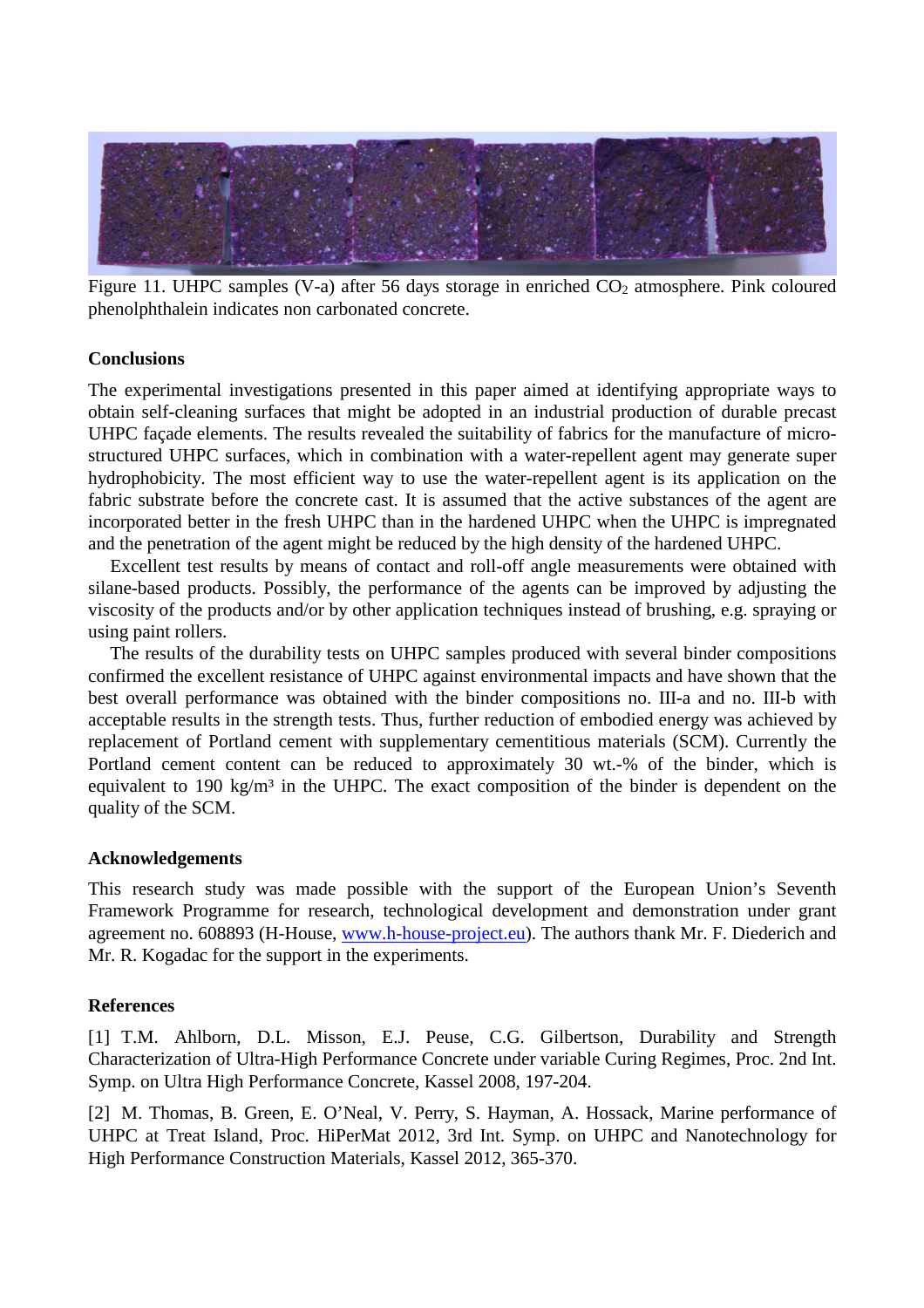[3] J. Piérard, B. Dooms, N. Cauberg, Evaluation of Durability Parameters of UHPC Using Accelerated Lab Tests, Proc. HiPerMat 2012, 3rd Int. Symp. on UHPC and Nanotechnology for High Performance Construction Materials, Kassel 2012, 371-376.

[4] P. Acker, M. Behloul, Ductal® technology: A large spectrum of properties, a wide range of applications, Proc. Int. Symp. On Ultra High Performance Concrete, Kassel 2004, 11-23.

[5] M. Behloul, J.-F. Batoz, Ductal® applications over the last Olympiad. Proc. 2nd Int. Symp. on Ultra High Performance Concrete, Kassel 2008, 855-862.

[6] M. Rebentrost, G. Wight, Experiences and applications on Ultra-high Performance Concrete in Asia. Proc. 2nd Int. Symp. on Ultra High Performance Concrete, Kassel 2008, 19-30.

[7] A. Folli, C. Pade, T. Hansen, T. De Marco, D.E. Macphee,: TiO<sub>2</sub> photocatalysis in cementitious systems: Insights into self-cleaning and depollution chemistry. Cement and Concrete Research 42 (2012) 539-548.

[8] F. Pacheco-Torgal, S. Jalali, Nanotechnology: Advances and drawbacks in the field of construction and building materials. Construction and Building Materials 25 (2011) 582-590.

[9] M.V. Diamanti, M. Ormellese, M. Pedeferri,: Characterization of photocatalytic and superhydrophilic properties of mortars containing titanium dioxide. Cement and Concrete Research 38 (2008) 1349-1353.

[10] K. Droll, European patent specification EP 2 156 932 "Concrete separator". (2011)

[11] K. Malaga, A. Lundahl, M.A. Kargol, Use of technical textile to obtain sustainable easy to clean concrete surface. Proc. Hydrophobe VI, 6th Int. Conf. on Water Repellent Treatment of Building Materials, Rome 2011, 181-188.

[12] M. Horgnies, J.J. Chen, Superhydrophobic concrete surfaces with integrated microtexture. Cement & Concrete Composites 52 (2014) 81-90.

[13] T. Deuse, D. Hornung, M. Möllmann, From Mikrodur to Nanodur technology - Standard cement for practice-oriented manufacture of UHPC. BFT International 75 (2009).

[14] EN 1096-5, Glass in building - Coated glass - Part 5: Test method and classification for the self-cleaning performances of coated glass surfaces, 2011.

[15] DIN 52980, Photocatalytic activity of surfaces – Determination of photocatalytic activity by degradation of methylene blue, 2008.

[16] EN 196-1, Methods of testing cement, Part 1: Determination of strength, 2005.

[17] EN 197-1, Cement – Part 1: Composition, specifications and conformity criteria for common cements, 2011.

[18] prEN 197-1, Cement – Part 1: Composition, specifications and conformity criteria for common cements, 2014.

[19] RILEM Recommendation TC 117-FDC, CDF test – test method for the freeze thaw and deicing resistance of concrete – Tests with sodium chloride (CDF). RILEM Publications SARL, 1996.

[20] BAW Merkblatt Chlorideindringwiderstand von Beton (MCL), Ausgabe 2012 (Code of Practice Chloride Penetration Resistance of Concrete, Federal Waterways Engineering and Research Institute, Issue 2012).

[21] NORDTEST NT Build 492, Concrete, mortar and cement-based repair materials: chloride migration coefficient from non-steady-state migration experiments, 1991.